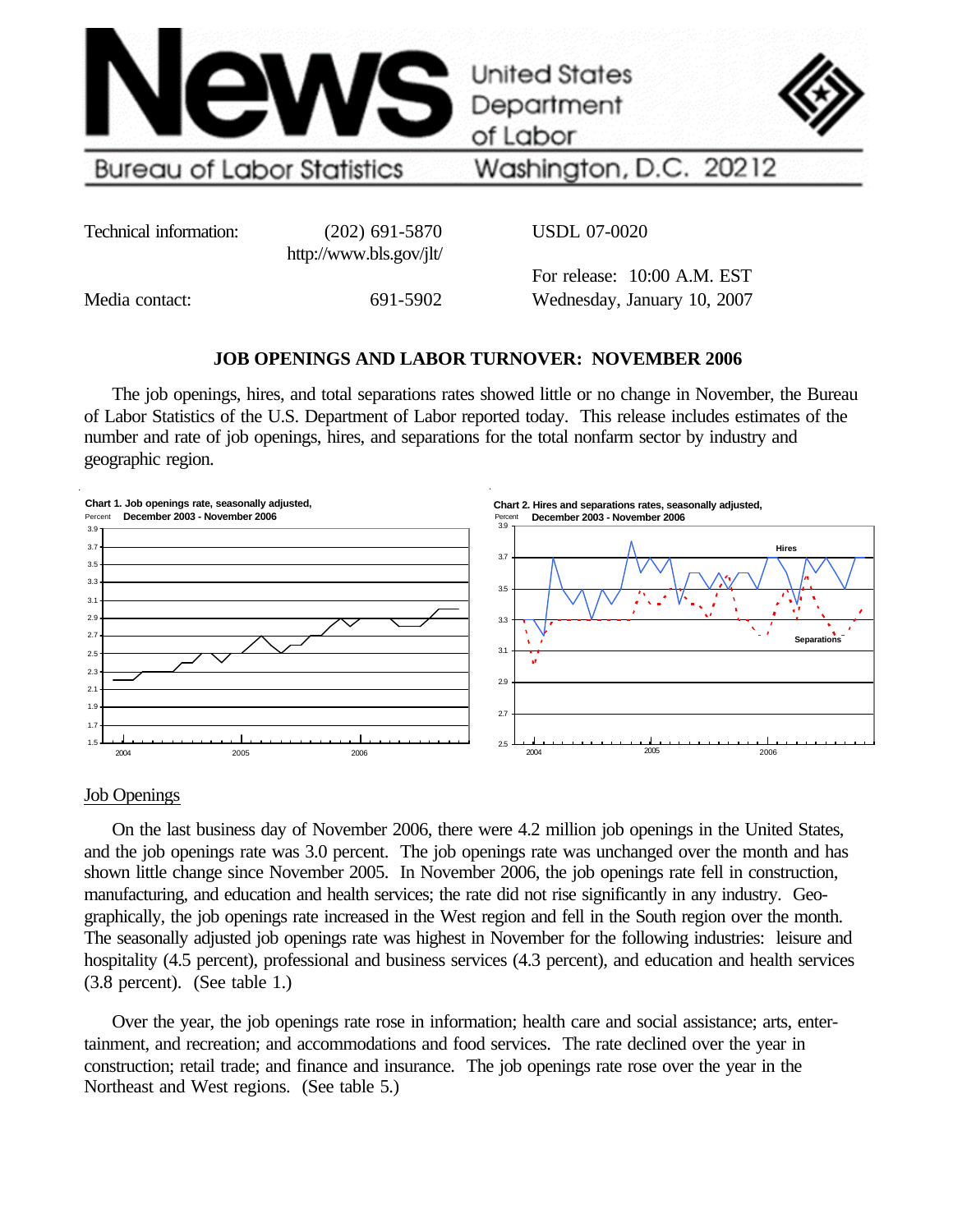| ٠<br>۰, |  |
|---------|--|
|         |  |

|                                      |              | Job openings |                           |              | Hires                 |                           | Total separations |              |               |
|--------------------------------------|--------------|--------------|---------------------------|--------------|-----------------------|---------------------------|-------------------|--------------|---------------|
| Industry                             | Nov.<br>2005 | Oct.<br>2006 | Nov.<br>2006 <sup>p</sup> | Nov.<br>2005 | Oct.<br>2006          | Nov.<br>2006 <sup>p</sup> | Nov.<br>2005      | Oct.<br>2006 | Nov.<br>2006P |
|                                      |              |              |                           |              | Levels (in thousands) |                           |                   |              |               |
|                                      | 4,031        | 4,248        | 4,238                     | 4,813        | 4,988                 | 5,003                     | 4,476             | 4,524        | 4,660         |
|                                      | 3,604        | 3,790        | 3,795                     | 4,498        | 4,615                 | 4,646                     | 4,205             | 4,246        | 4,367         |
|                                      | 146          | 134          | 96                        | 393          | 356                   | 382                       | 371               | 351          | 406           |
|                                      | 333          | 364          | 338                       | 335          | 358                   | 361                       | 388               | 344          | 343           |
| Trade, transportation, and utilities | 696          | 639          | 637                       | 954          | 984                   | 980                       | 1,003             | 962          | 1,011         |
| Professional and business services   | 782          | 805          | 790                       | 907          | 994                   | 1,073                     | 753               | 933          | 1,008         |
| Education and health services        | 601          | 754          | 707                       | 459          | 531                   | 489                       | 418               | 413          | 428           |
|                                      | 519          | 573          | 622                       | 895          | 886                   | 877                       | 834               | 762          | 783           |
|                                      | 434          | 476          | 455                       | 314          | 353                   | 348                       | 270               | 278          | 292           |
|                                      |              |              |                           |              |                       |                           |                   |              |               |
|                                      |              |              |                           |              | Rates (percent)       |                           |                   |              |               |
|                                      | 2.9          | 3.0          | 3.0                       | 3.6          | 3.7                   | 3.7                       | 3.3               | 3.3          | 3.4           |
|                                      | 3.1          | 3.2          | 3.2                       | 4.0          | 4.1                   | 4.1                       | 3.7               | 3.7          | 3.8           |
|                                      | 1.9          | 1.8          | 1.3                       | 5.3          | 4.8                   | 5.1                       | 5.0               | 4.7          | 5.4           |
|                                      | 2.3          | 2.5          | 2.3                       | 2.4          | 2.5                   | 2.5                       | 2.7               | 2.4          | 2.4           |
| Trade, transportation, and utilities | 2.6          | 2.4          | 2.4                       | 3.7          | 3.8                   | 3.8                       | 3.9               | 3.7          | 3.9           |
| Professional and business services   | 4.4          | 4.4          | 4.3                       | 5.3          | 5.7                   | 6.1                       | 4.4               | 5.3          | 5.8           |
| Education and health services        | 3.3          | 4.0          | 3.8                       | 2.6          | 3.0                   | 2.7                       | 2.4               | 2.3          | 2.4           |
| Leisure and hospitality              | 3.9          | 4.2          | 4.5                       | 6.9          | 6.7                   | 6.6                       | 6.5               | 5.8          | 5.9           |
|                                      | 1.9          | 2.1          | 2.0                       | 1.4          | 1.6                   | 1.6                       | 1.2               | 1.3          | 1.3           |

**Table A. Job openings, hires, and total separations by industry, seasonally adjusted**

<sup>1</sup> Includes natural resources and mining, information, financial activities, and other services, not shown separately.  $p =$  preliminary.

## Hires

The hires rate was unchanged at 3.7 percent in November. Hires are any additions to the payroll during the month. In November, the hires rate did not rise significantly in any industry or region but declined in education and health services. The seasonally adjusted hires rate was highest in November in the leisure and hospitality industry (6.6 percent). (See table 2.)

From November 2005 to November 2006, the hires rate rose in retail trade and in professional and business services but fell in transportation, warehousing, and utilities and in other services. The hires rate did not rise or decline significantly in any region over the year. (See table 6.)

## Separations

The total separations, or turnover, rate was little changed at 3.4 percent in November. Separations are terminations of employment that occur at any time during the month. In November, the total separations rate did not increase or decrease significantly in any industry. Geographically, the separations rate rose in the South region over the month. From November 2005 to November 2006, the total separations rate increased in real estate and rental and leasing and in professional and business services. The total separations rate also increased in the South region. The total separations rate did not decline significantly in any industry or region over the year. (See tables 3 and 7.)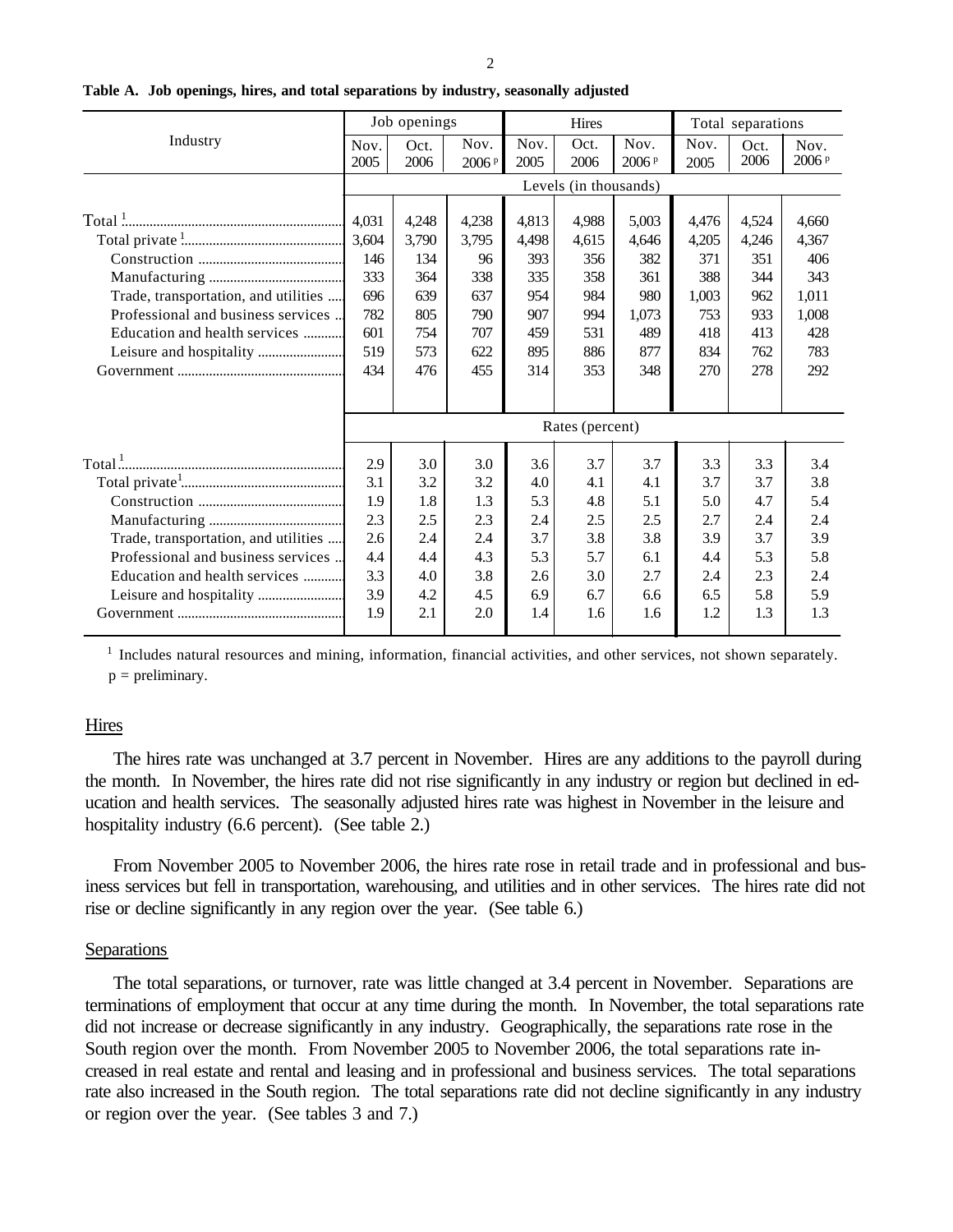Total separations include quits (voluntary separations), layoffs and discharges (involuntary separations), and other separations (including retirements). The quits rate, which can serve as a barometer of workers' ability to change jobs, rose to 2.1 percent in November. Over the month, the quits rate rose in trade, transportation, and utilities and in professional and business services. The quits rate also rose in the South region. In November, the seasonally adjusted quits rate was highest in the leisure and hospitality industry (4.2 percent), which also had the highest hires rate. (See table 4.)

Over the year, the quits rate rose in finance and insurance; real estate and rental and leasing; and professional and business services. The quits rate also rose in the Northeast region. Over the same time period, the quits rate fell in the other services industry. (See table 8.)

The other two components of total separations—layoffs and discharges, and other separations—are not seasonally adjusted. The layoffs and discharges rate, at 1.2 percent, was unchanged from the prior year. For November 2006, the arts, entertainment, and recreation industry had the highest layoffs and discharges rate (5.0 percent). From November 2005 to November 2006, the other separations rate was unchanged at 0.2 percent. (See tables 9 and 10.)

## Flows in the Labor Market

Hires and separations data help show dynamic flows in the labor market. Over the 12 months ending in November 2006, hires have averaged 4.9 million per month and separations have averaged 4.5 million per month (not seasonally adjusted). The comparable figures for the prior 12-month period were 4.8 million hires and 4.6 million separations. (See the Technical Note for additional information on these measures.)

## For More Information

For additional information, please read the Technical Note or visit the JOLTS Web site at http://www. bls.gov/jlt/. Additional information about JOLTS also may be obtained by e-mailing Joltsinfo@bls.gov or by calling (202) 691-5870.

\_\_\_\_\_\_\_\_\_\_\_\_\_\_\_\_\_\_\_\_\_\_\_\_\_\_\_\_\_\_

The Job Openings and Labor Turnover release for December 2006 is scheduled to be issued on Tuesday, February 6. The remaining release dates for 2007 are as follows:

> March 13 July 10 November 6 April 10 August 8 December 11 May 8 September 11 June 12 October 10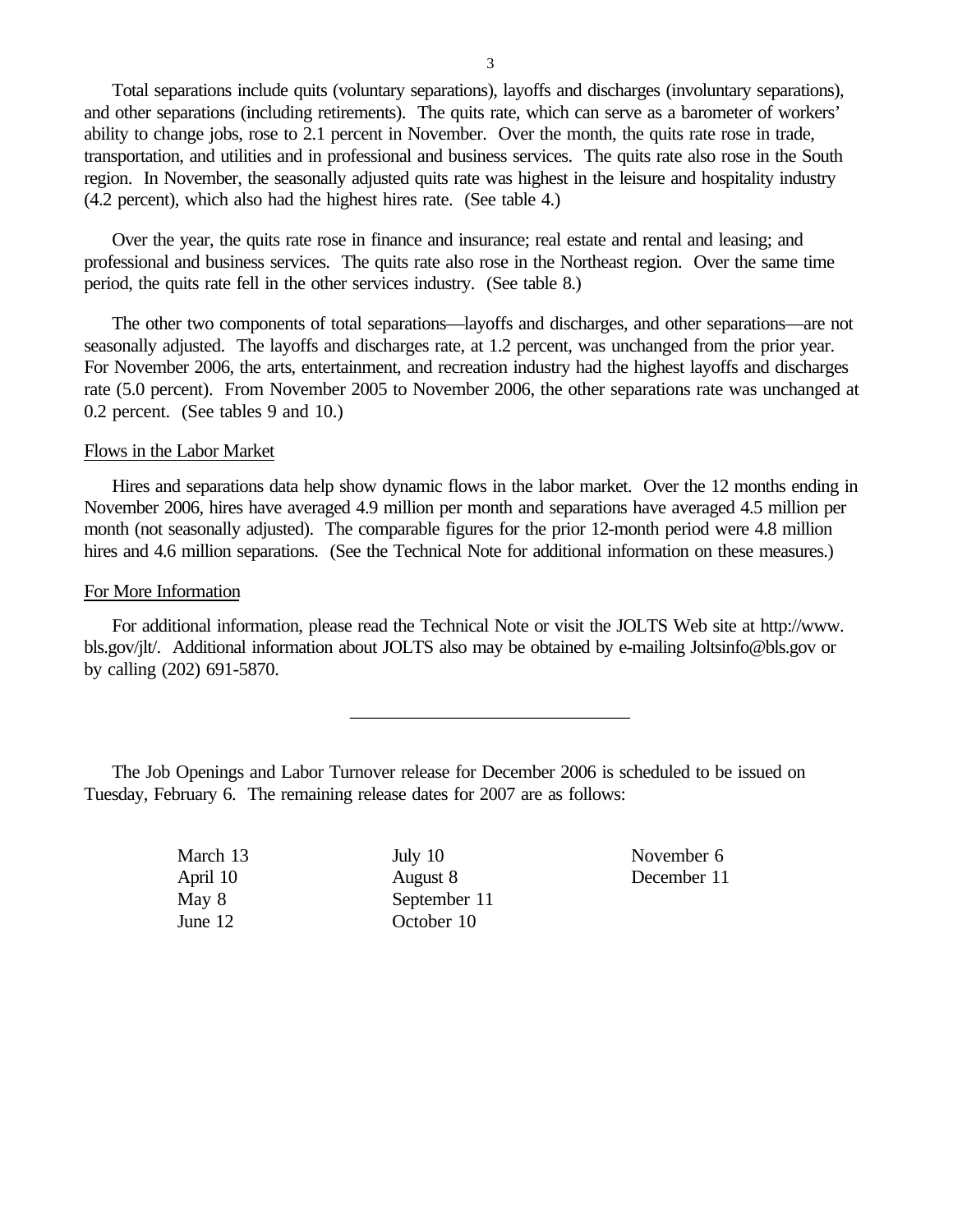# **Technical Note**

The data for the Job Openings and Labor Turnover Survey (JOLTS) are collected and compiled monthly from a sample of business establishments by the Bureau of Labor Statistics (BLS).

#### **Collection**

Each month, data are collected in a survey of business establishments for total employment, job openings, hires, quits, layoffs and discharges, and other separations. Data collection methods include computer-assisted telephone interviewing, touchtone data entry, fax, and mail.

#### **Coverage**

The JOLTS program covers all private nonfarm establishments such as factories, offices, and stores, as well as federal, state, and local government entities in the 50 states and the District of Columbia.

#### **Concepts**

**Industry classification.** The industry classifications in this release are in accordance with the 2002 version of the North American Industry Classification System (NAICS). In order to ensure the highest possible quality of data, State Workforce Agencies verify with employers and update, if necessary, the industry code, location, and ownership classification of all establishments on a 3-year cycle. Changes in establishment characteristics resulting from the verification process are always introduced into the JOLTS sampling frame with the data reported for the first month of the year.

**Employment**. Employment includes persons on the payroll who worked or received pay for the pay period that includes the 12th day of the reference month. Full-time, part-time, permanent, short-term, seasonal, salaried, and hourly employees are included, as are employees on paid vacations or other paid leave. Proprietors or partners of unincorporated businesses, unpaid family workers, or persons on leave without pay or on strike for the entire pay period, are not counted as employed. Employees of temporary help agencies, employee leasing companies, outside contractors, and consultants are counted by their employer of record, not by the establishment where they are working.

**Job openings.** Establishments submit job openings information for the last business day of the reference month. A job opening requires that: 1) a specific position exists and there is work available for that position, 2) work could start within 30 days regardless of whether a suitable candidate is found, and 3) the employer is actively recruiting from outside the establishment to fill the position. Included are full-time, part-time, permanent, short-term, and seasonal openings. Active recruiting means that the establishment is taking steps to fill a position by advertising in newspapers or on the Internet, posting help-wanted signs, accepting applications, or using other similar methods.

Jobs to be filled only by internal transfers, promotions, demotions, or recall from layoffs are excluded. Also excluded are jobs with start dates more than 30 days in the future, jobs for which employees have been hired but have not yet reported for work, and jobs to be filled by employees of temporary help agencies, employee leasing companies, outside contractors, or consultants. The job openings rate is computed by dividing the number of job openings by the sum of employment and job openings and multiplying that quotient by 100.

**Hires.** Hires are the total number of additions to the payroll occurring at any time during the reference month, including both new and rehired employees, full-time and part-time, permanent, short-term, and seasonal employees, employees recalled to the location after a layoff lasting more than 7 days, on-call or intermittent employees who returned to work after having been formally separated, and transfers from other locations. The hires count does not include transfers or promotions within the reporting site, employees returning from strike, employees of temporary help agencies or employee leasing companies, outside contractors, or consultants. The hires rate is computed by dividing the number of hires by employment and multiplying that quotient by 100.

**Separations.** Separations are the total number of terminations of employment occurring at any time during the reference month, and are reported by type of separation quits, layoffs and discharges, and other separations. Quits are voluntary separations by employees (except for retirements, which are reported as other separations). Layoffs and discharges are involuntary separations initiated by the employer and include layoffs with no intent to rehire, formal layoffs lasting or expected to last more than 7 days, discharges resulting from mergers, downsizing, or closings, firings or other discharges for cause, terminations of permanent or short-term employees, and terminations of seasonal employees. Other separations include retirements, transfers to other locations, deaths, and separations due to disability. Separations do not include transfers within the same location or employees on strike.

The separations rate is computed by dividing the number of separations by employment and multiplying that quotient by 100. The quits, layoffs and discharges, and other separations rates are computed similarly, dividing the number by employment and multiplying by 100.

**Annual estimates.** Annual estimates of rates and levels of hires, quits, layoffs and discharges, other separations, and total separations are released with the January news release each year.

The JOLTS annual level estimates for hires, quits, layoffs and discharges, other separations, and total separations are the sum of the 12 published monthly levels. The annual rate estimates are computed by dividing the annual level by the Current Employment Statistics (CES) annual average employment level, and multiplying that quotient by 100. This figure will be approximately equal to the sum of the 12 monthly rates. Note that both the JOLTS and CES annual levels are rounded to the nearest thousand before the annual estimates are calculated. Consistent with BLS practices, annual estimates will be published only for not seasonally adjusted data.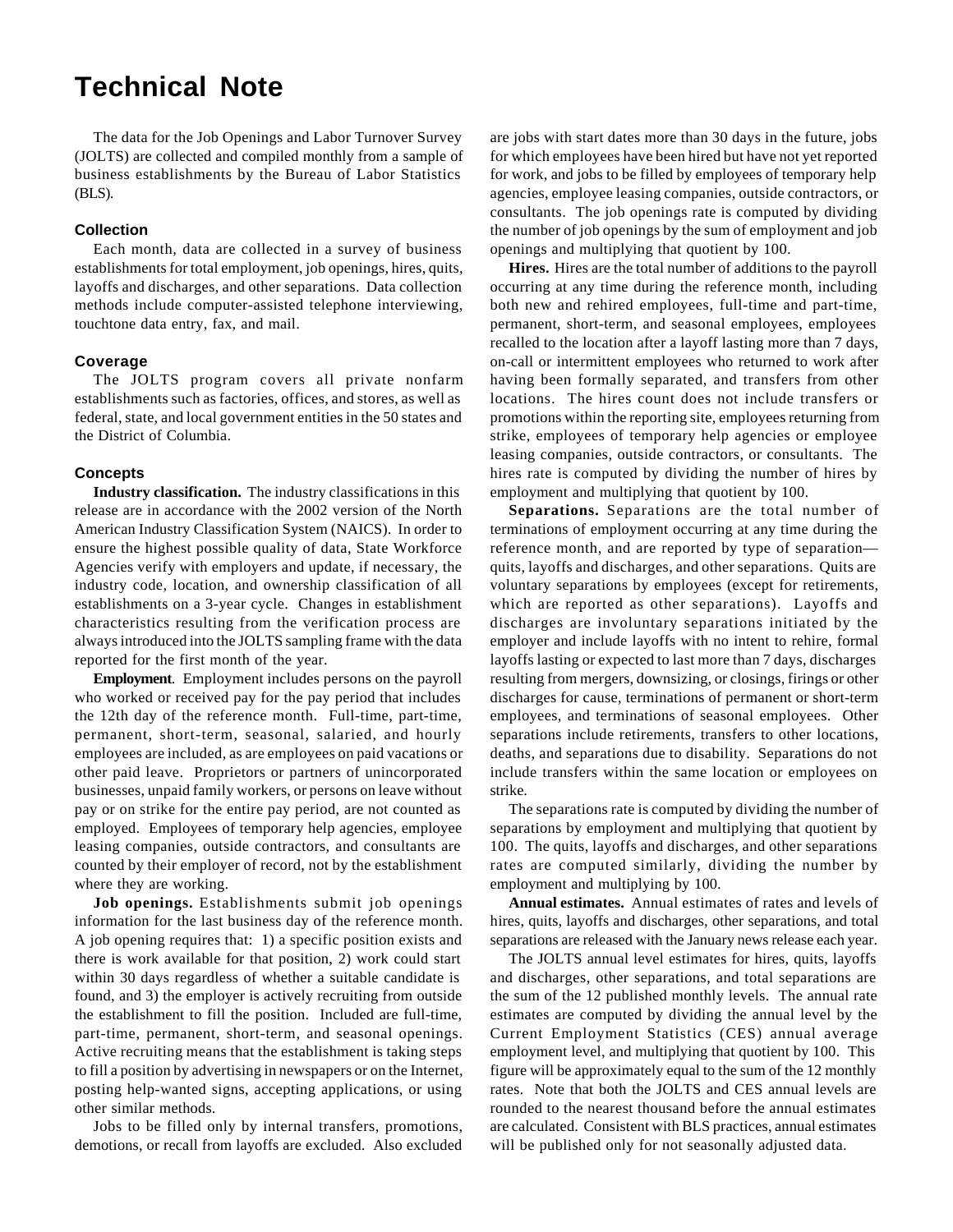Annual estimates are not calculated for job openings because job openings are a stock, or point-in-time, measurement for the last business day of each month. Only jobs still open on the last day of the month are counted. For the same reason job openings cannot be cumulated throughout each month, annual figures for job openings cannot be created by summing the monthly estimates. Hires and separations are flow measures and are cumulated over the month with a total reported for the month. Therefore, the annual figures can be created by summing the monthly estimates.

#### **Sample methodology**

The JOLTS sample design is a random sample of 16,000 nonfarm business establishments, including factories, offices, and stores, as well as federal, state, and local governments in the 50 states and the District of Columbia. The establishments are drawn from a universe of over eight million establishments compiled as part of the operations of the Quarterly Census of Employment and Wages, or QCEW, program. This program includes all employers subject to state Unemployment Insurance (UI) laws and federal agencies subject to Unemployment Compensation for Federal Employees (UCFE).

The sampling frame is stratified by ownership, region, industry sector, and size class. Large firms fall into the sample with virtual certainty. JOLTS total employment estimates are controlled to the employment estimates of the Current Employment Statistics (CES) survey. A ratio of CES to JOLTS employment is used to adjust the levels for all other JOLTS data elements. Rates are then computed from the adjusted levels.

#### **Using JOLTS data**

The JOLTS data series on job openings, hires, and separations are relatively new. The full sample is divided into panels, with one panel enrolled each month. A full complement of panels for the original data series based on the 1987 Standard Industrial Classification (SIC) system was not completely enrolled in the survey until January 2002. The supplemental panels of establishments needed to create NAICS estimates were not completely enrolled until May 2003. The data collected up until those points are from less than a full sample. Therefore, estimates from earlier months should be used with caution, as fewer sampled units were reporting data at that time.

In March 2002, BLS procedures for collecting hires and separations data were revised to address possible underreporting. As a result, JOLTS hires and separations estimates for months prior to March 2002 may not be comparable with estimates for March 2002 and later.

The federal government reorganization that involved transferring approximately 180,000 employees to the new Department of Homeland Security is not reflected in the JOLTS hires and separations estimates for the federal government. The Office of Personnel Management's record shows these transfers were completed in March 2003. The inclusion of transfers in the JOLTS definitions of hires and separations is intended to cover ongoing movements of workers between establishments. The Department of Homeland Security reorganization was a massive one-time event, and the inclusion of these intergovernmental transfers would distort the federal government time series.

#### **Seasonal adjustment**

BLS seasonally adjusts several JOLTS series using the X-12-ARIMA seasonal adjustment program. Seasonal adjustment is the process of estimating and removing periodic fluctuations caused by events such as weather, holidays, and the beginning and ending of the school year. Seasonal adjustment makes it easier to observe fundamental changes in the level of the series, particularly those associated with general economic expansions and contractions. A concurrent seasonal adjustment methodology is used in which new seasonal adjustment factors are calculated each month, using all relevant data, up to and including the data for the current month.

Data users should note that seasonal adjustment of the JOLTS series is conducted with fewer data observations than is customary. The historical data, therefore, may be subject to larger than normal revisions. Since the seasonal patterns in economic data series typically emerge over time, the standard use of moving averages as seasonal filters to capture these effects requires longer series than are currently available. As a result, the stable seasonal filter option is used in the seasonal adjustment of the JOLTS data. When calculating seasonal factors, this filter takes an average for each calendar month after detrending the series. The stable seasonal filter assumes that the seasonal factors are fixed; a necessary assumption until sufficient data are available. When the stable seasonal filter is no longer needed, other program features also may be introduced, such as outlier adjustment and extended diagnostic testing. Additionally, it is expected that more series, such as layoffs and discharges and additional industries, may be seasonally adjusted when more data are available.

#### **Reliability of the estimates**

JOLTS estimates are subject to both sampling and nonsampling error. When a sample rather than the entire population is surveyed, there is a chance that the sample estimates may differ from the "true" population values they represent. The exact difference, or sampling error, varies depending on the particular sample selected, and this variability is measured by the standard error of the estimate. BLS analysis is generally conducted at the 90-percent level of confidence. That means that there is a 90-percent chance, or level of confidence, that an estimate based on a sample will differ by no more than 1.6 standard errors from the "true" population value because of sampling error. Estimates of sampling errors are available upon request.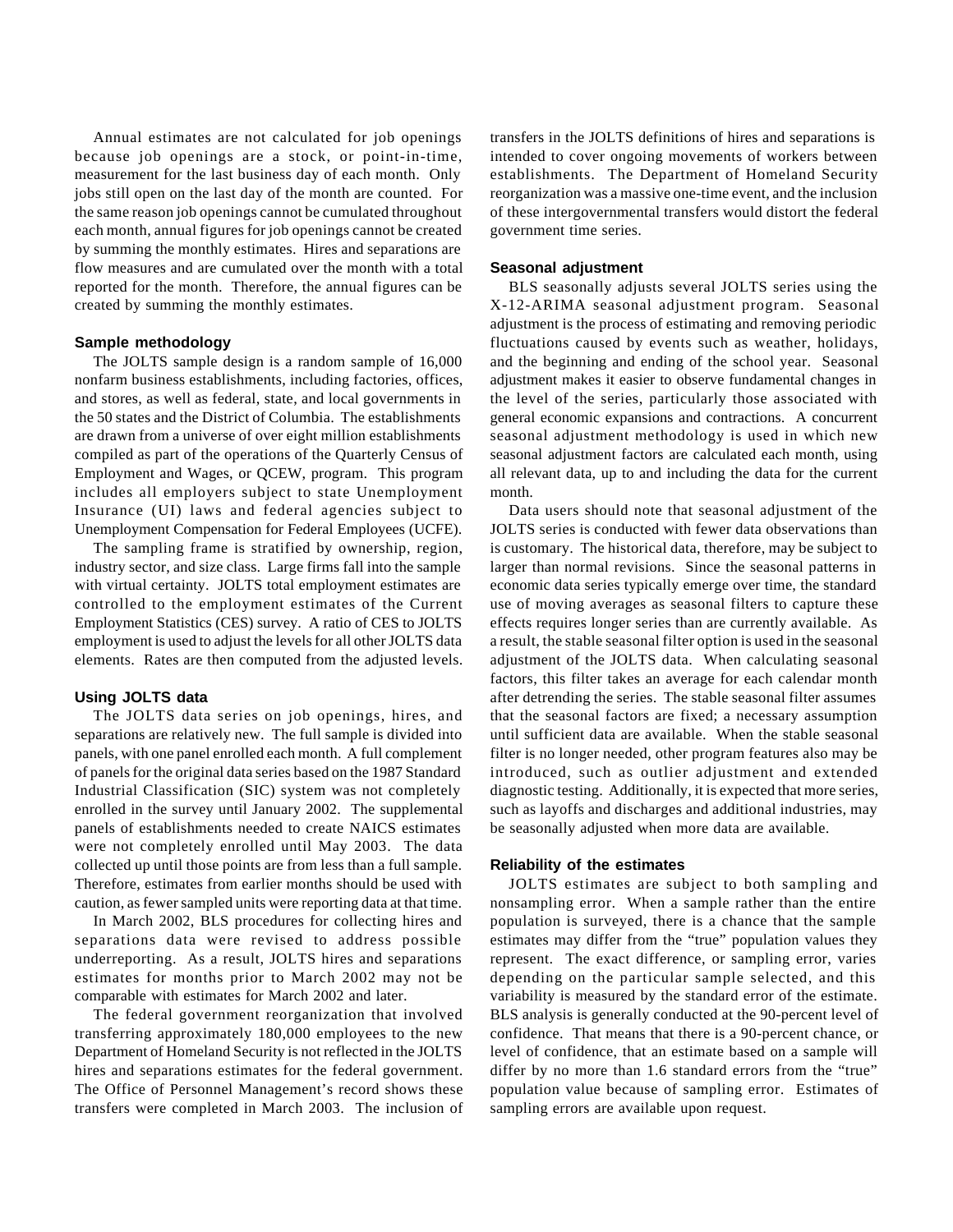The JOLTS estimates also are affected by nonsampling error. Nonsampling error can occur for many reasons, including the failure to include a segment of the population, the inability to obtain data from all units in the sample, the inability or unwillingness of respondents to provide data on a timely basis, mistakes made by respondents, errors made in the collection or processing of the data, and errors from the employment benchmark data used in estimation.

JOLTS hires and separations estimates cannot be used to exactly explain net changes in nonfarm payroll employment. Some reasons why it is problematic to compare changes in payroll employment with JOLTS hires and separations, especially on a monthly basis, are: 1) the reference period for payroll employment is the pay period including the 12th of the

month, while the reference period for hires and separations is the calendar month; and 2) payroll employment can vary from month to month simply because part-time and on-call workers may not always work during the pay period that includes the 12th of the month. Additionally, research has found that some reporters systematically underreport separations relative to hires due to a number of factors, including the nature of their payroll systems and practices. The shortfall appears to be about 2 percent or less over a 12-month period.

#### **Other information**

Information in this release will be made available to sensory impaired individuals upon request. Voice phone: 202-691-5200; TDD message referral phone: 1-800-877-8339.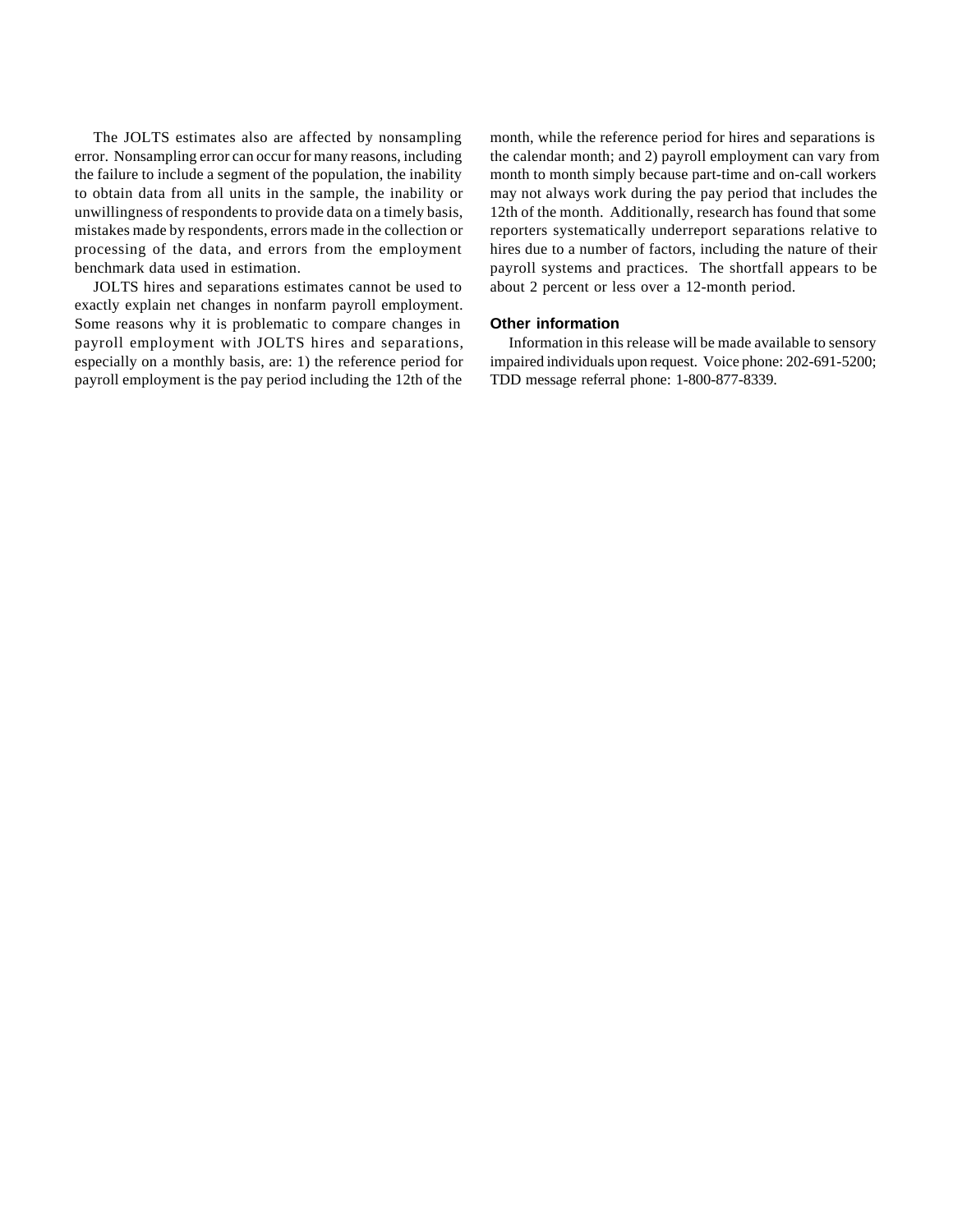#### **Table 1. Job openings levels <sup>1</sup> and rates <sup>2</sup> by industry and region, seasonally adjusted**

|                                      |       |       | Levels <sup>3</sup> (in thousands) |       |       |       |                   |      |      |      | Rates |       |      |                   |
|--------------------------------------|-------|-------|------------------------------------|-------|-------|-------|-------------------|------|------|------|-------|-------|------|-------------------|
| Industry and region                  | Nov.  | June  | July                               | Aug.  | Sept. | Oct.  | Nov.              | Nov. | June | July | Aug.  | Sept. | Oct. | Nov.              |
|                                      | 2005  | 2006  | 2006                               | 2006  | 2006  | 2006  | 2006 <sup>F</sup> | 2005 | 2006 | 2006 | 2006  | 2006  | 2006 | 2006 <sup>p</sup> |
|                                      | 4,031 | 3,960 | 3,844                              | 4,061 | 4,154 | 4,248 | 4,238             | 2.9  | 2.8  | 2.8  | 2.9   | 3.0   | 3.0  | 3.0               |
| <b>INDUSTRY</b>                      |       |       |                                    |       |       |       |                   |      |      |      |       |       |      |                   |
|                                      | 3,604 | 3,476 | 3,363                              | 3,604 | 3,659 | 3,790 | 3,795             | 3.1  | 3.0  | 2.9  | 3.1   | 3.1   | 3.2  | 3.2               |
|                                      | 146   | 161   | 148                                | 162   | 140   | 134   | 96                | 1.9  | 2.1  | 1.9  | 2.1   | 1.8   | 1.8  | 1.3               |
|                                      | 333   | 301   | 305                                | 310   | 307   | 364   | 338               | 2.3  | 2.1  | 2.1  | 2.1   | 2.1   | 2.5  | 2.3               |
| Trade, transportation, and utilities | 696   | 640   | 605                                | 686   | 736   | 639   | 637               | 2.6  | 2.4  | 2.3  | 2.6   | 2.7   | 2.4  | 2.4               |
| Professional and business services   | 782   | 616   | 651                                | 661   | 728   | 805   | 790               | 4.4  | 3.4  | 3.6  | 3.7   | 4.0   | 4.4  | 4.3               |
| Education and health services        | 601   | 659   | 643                                | 678   | 691   | 754   | 707               | 3.3  | 3.6  | 3.5  | 3.7   | 3.7   | 4.0  | 3.8               |
| Leisure and hospitality              | 519   | 487   | 482                                | 501   | 520   | 573   | 622               | 3.9  | 3.6  | 3.6  | 3.7   | 3.8   | 4.2  | 4.5               |
|                                      | 434   | 467   | 478                                | 464   | 492   | 476   | 455               | 1.9  | 2.1  | 2.1  | 2.1   | 2.2   | 2.1  | 2.0               |
| <b>REGION</b> <sup>5</sup>           |       |       |                                    |       |       |       |                   |      |      |      |       |       |      |                   |
|                                      | 704   | 699   | 699                                | 747   | 824   | 791   | 807               | 2.7  | 2.7  | 2.7  | 2.8   | 3.1   | 3.0  | 3.0               |
|                                      | 1,562 | 1,507 | A98.                               | 1,548 | .582  | 1,630 | 1,532             | 3.2  | 3.0  | 3.0  | 3.1   | 3.2   | 3.3  | 3.1               |
|                                      | 748   | 777   | 739                                | 809   | 783   | 764   | 769               | 2.3  | 2.4  | 2.3  | 2.5   | 2.4   | 2.4  | 2.4               |
| West.                                | 1,046 | 935   | 911                                | 955   | 991   | 1,062 | 1,142             | 3.4  | 3.0  | 3.0  | 3.1   | 3.2   | 3.4  | 3.7               |

<sup>1</sup> Job openings are the number of job openings on the last business day New Hampshire, New Jersey, New York, Pennsylvania, Rhode of the month. Island, and Vermont; South: Alabama, Arkansas, Delaware,

<sup>3</sup> Detail will not necessarily add to totals because of the independent Tennessee, Texas, Virginia, and West Virginia; Midwest: Illinois,

and other services, not shown separately. Arizona, California, Colorado, Hawaii, Idaho, Montana, Nevada,

the regions are: Northeast: Connecticut, Maine, Massachusetts,

 $2$  The job openings rate is the number of job openings on the last business District of Columbia, Florida, Georgia, Kentucky, Louisiana, day of the month as a percent of total employment plus job openings. Maryland, Mississippi, North Carolina, Oklahoma, South Carolina, seasonal adjustment of the various series. Indiana, Iowa, Kansas, Michigan, Minnesota, Missouri, Nebraska, <sup>4</sup> Includes natural resources and mining, information, financial activities, North Dakota, Ohio, South Dakota, and Wisconsin; West: Alaska, <sup>5</sup> The States (including the District of Columbia) that comprise New Mexico, Oregon, Utah, Washington, and Wyoming.  $P =$  preliminary.

#### **Table 2. Hires levels <sup>1</sup> and rates <sup>2</sup> by industry and region, seasonally adjusted**

|                                      |       |       |       | Levels $3$ (in thousands) |       |       |                   | Rates |      |      |      |       |      |                   |
|--------------------------------------|-------|-------|-------|---------------------------|-------|-------|-------------------|-------|------|------|------|-------|------|-------------------|
| Industry and region                  | Nov.  | June  | July  | Aug.                      | Sept. | Oct.  | Nov.              | Nov.  | June | July | Aug. | Sept. | Oct. | Nov.              |
|                                      | 2005  | 2006  | 2006  | 2006                      | 2006  | 2006  | 2006 <sup>F</sup> | 2005  | 2006 | 2006 | 2006 | 2006  | 2006 | 2006 <sup>p</sup> |
|                                      | 4,813 | 4,899 | 4,995 | 4,831                     | 4,803 | 4,988 | 5,003             | 3.6   | 3.6  | 3.7  | 3.6  | 3.5   | 3.7  | 3.7               |
| <b>INDUSTRY</b>                      |       |       |       |                           |       |       |                   |       |      |      |      |       |      |                   |
|                                      | 4,498 | 4,508 | 4,741 | 4,396                     | 4,395 | 4,615 | 4,646             | 4.0   | 4.0  | 4.2  | 3.9  | 3.9   | 4.1  | 4.1               |
|                                      | 393   | 366   | 365   | 351                       | 338   | 356   | 382               | 5.3   | 4.9  | 4.9  | 4.7  | 4.5   | 4.8  | 5.1               |
| Manufacturing                        | 335   | 378   | 380   | 353                       | 325   | 358   | 361               | 2.4   | 2.7  | 2.7  | 2.5  | 2.3   | 2.5  | 2.5               |
| Trade, transportation, and utilities | 954   | 1,099 | 1,045 | 1.070                     | 968   | 984   | 980               | 3.7   | 4.2  | 4.0  | 4.1  | 3.7   | 3.8  | 3.8               |
| Professional and business services   | 907   | 905   | 967   | 860                       | 988   | 994   | 1.073             | 5.3   | 5.2  | 5.6  | 4.9  | 5.7   | 5.7  | 6.1               |
| Education and health services        | 459   | 465   | 521   | 482                       | 465   | 531   | 489               | 2.6   | 2.6  | 2.9  | 2.7  | 2.6   | 3.0  | 2.7               |
| Leisure and hospitality              | 895   | 846   | 850   | 794                       | 827   | 886   | 877               | 6.9   | 6.5  | 6.5  | 6.1  | 6.3   | 6.7  | 6.6               |
|                                      | 314   | 392   | 338   | 409                       | 380   | 353   | 348               | 1.4   | 1.8  | 1.5  | 1.9  | 1.7   | 1.6  | 1.6               |
| <b>REGION</b> <sup>5</sup>           |       |       |       |                           |       |       |                   |       |      |      |      |       |      |                   |
|                                      | 747   | 729   | 841   | 738                       | 718   | 731   | 721               | 3.0   | 2.9  | 3.3  | 2.9  | 2.8   | 2.9  | 2.8               |
|                                      | 1,813 | 1,877 | 1,849 | 1,907                     | 1,993 | 1,944 | 1.930             | 3.8   | 3.9  | 3.8  | 3.9  | 4.1   | 4.0  | 4.0               |
|                                      | 1,031 | 1,072 | 1,123 | 1.008                     | 997   | 1,096 | 1.043             | 3.3   | 3.4  | 3.6  | 3.2  | 3.1   | 3.5  | 3.3               |
|                                      | 1,188 | 1,207 | 1,177 | 1,160                     | 1,122 | 1,204 | 1,274             | 4.0   | 4.0  | 3.9  | 3.9  | 3.7   | 4.0  | 4.2               |

 $<sup>1</sup>$  Hires are the number of hires during the entire month.</sup>

 $2$ The hires rate is the number of hires during the entire month as a percent of total employment.

 $3$  Detail will not necessarily add to totals because of the independent seasonal adjustment of the various series.

4 Includes natural resources and mining, information, financial activities, and other services, not shown separately.

<sup>5</sup> See footnote 5, table 1.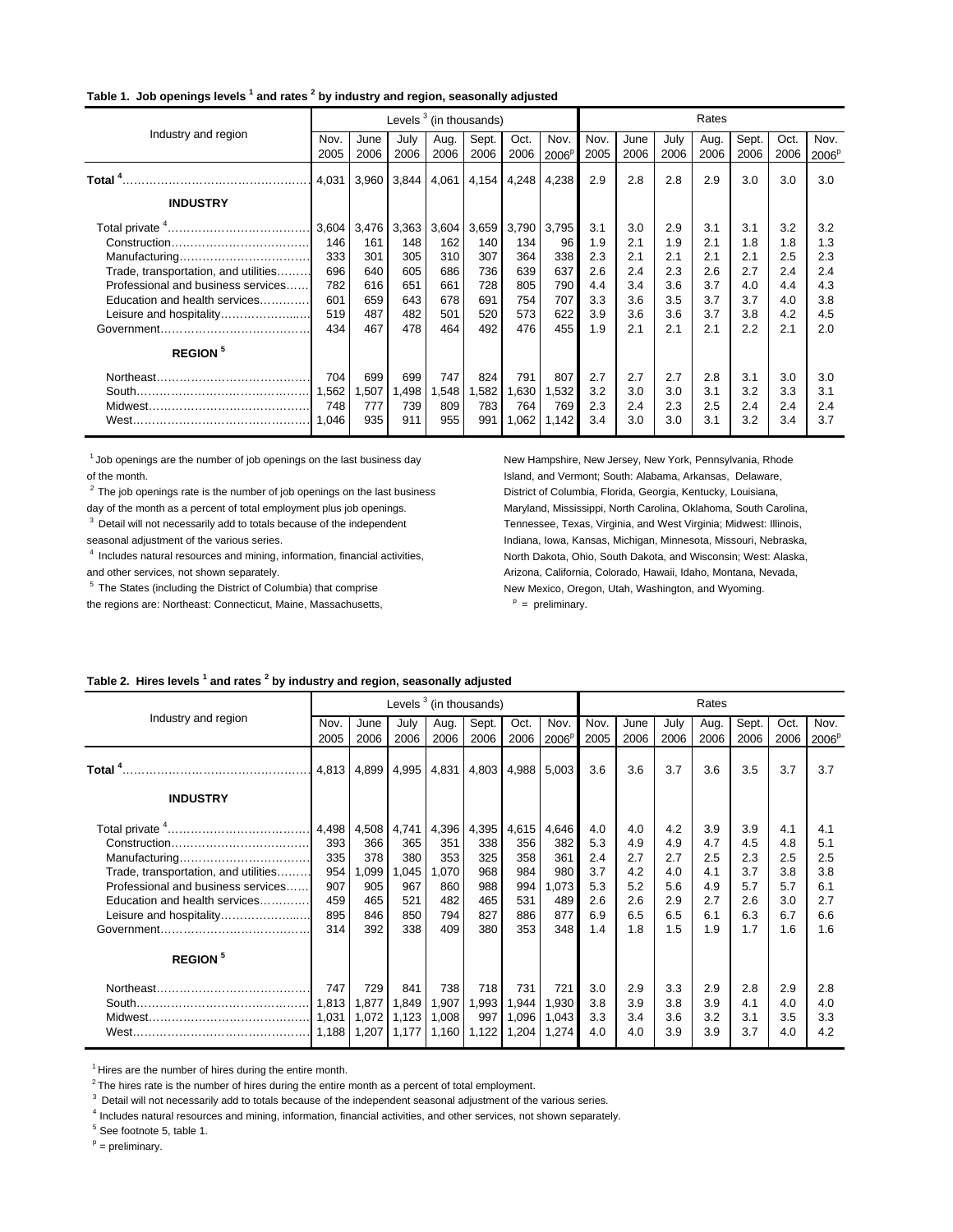#### **Table 3. Total separations levels <sup>1</sup> and rates <sup>2</sup> by industry and region, seasonally adjusted**

|                                      |       |             | Levels <sup>3</sup> (in thousands) |       |                   |       |                   | Rates |      |      |      |       |      |                   |
|--------------------------------------|-------|-------------|------------------------------------|-------|-------------------|-------|-------------------|-------|------|------|------|-------|------|-------------------|
| Industry and region                  | Nov.  | June        | July                               | Aug.  | Sept.             | Oct.  | Nov.              | Nov.  | June | July | Aug. | Sept. | Oct. | Nov.              |
|                                      | 2005  | 2006        | 2006                               | 2006  | 2006              | 2006  | 2006 <sup>p</sup> | 2005  | 2006 | 2006 | 2006 | 2006  | 2006 | 2006 <sup>p</sup> |
| Total <sup>4</sup> …………………………………………… |       | 4,476 4,631 | 4,479                              |       | 4,386 4,380 4,524 |       | 4,660             | 3.3   | 3.4  | 3.3  | 3.2  | 3.2   | 3.3  | 3.4               |
| <b>INDUSTRY</b>                      |       |             |                                    |       |                   |       |                   |       |      |      |      |       |      |                   |
|                                      | 4,205 | 4,299       | 4,168                              | 4,083 | 4,050             | 4,246 | 4,367             | 3.7   | 3.8  | 3.7  | 3.6  | 3.6   | 3.7  | 3.8               |
|                                      | 371   | 324         | 415                                | 348   | 332               | 351   | 406               | 5.0   | 4.3  | 5.5  | 4.6  | 4.4   | 4.7  | 5.4               |
|                                      | 388   | 370         | 358                                | 364   | 391               | 344   | 343               | 2.7   | 2.6  | 2.5  | 2.6  | 2.8   | 2.4  | 2.4               |
| Trade, transportation, and utilities | 1,003 | 1,082       | 935                                | 997   | ,004              | 962   | 1,011             | 3.9   | 4.2  | 3.6  | 3.8  | 3.9   | 3.7  | 3.9               |
| Professional and business services   | 753   | 755         | 735                                | 705   | 781               | 933   | 1,008             | 4.4   | 4.4  | 4.2  | 4.1  | 4.5   | 5.3  | 5.8               |
| Education and health services        | 418   | 424         | 431                                | 460   | 390               | 413   | 428               | 2.4   | 2.4  | 2.4  | 2.6  | 2.2   | 2.3  | 2.4               |
| Leisure and hospitality              | 834   | 802         | 818                                | 801   | 711               | 762   | 783               | 6.5   | 6.2  | 6.3  | 6.1  | 5.4   | 5.8  | 5.9               |
|                                      | 270   | 315         | 306                                | 304   | 322               | 278   | 292               | 1.2   | 1.4  | 1.4  | 1.4  | 1.5   | 1.3  | 1.3               |
| <b>REGION</b> <sup>5</sup>           |       |             |                                    |       |                   |       |                   |       |      |      |      |       |      |                   |
|                                      | 619   | 724         | 763                                | 695   | 766               | 763   | 685               | 2.4   | 2.8  | 3.0  | 2.7  | 3.0   | 3.0  | 2.7               |
|                                      |       | 1,858       | 1,687                              | 1,703 | 1,659             | 1,599 | 1,928             | 3.6   | 3.8  | 3.5  | 3.5  | 3.4   | 3.3  | 4.0               |
|                                      | 1.081 | 871         | 1,087                              | 942   | 904               | 1,028 | 990               | 3.5   | 2.8  | 3.4  | 3.0  | 2.9   | 3.2  | 3.1               |
|                                      |       | 1,137       | 979                                | 1,070 | 1.031             | 1,101 | 1.044             | 3.4   | 3.8  | 3.3  | 3.6  | 3.4   | 3.7  | 3.5               |

 $1$ Total separations are the number of total separations during the entire month.

 $2$ The total separations rate is the number of total separations during the entire month as a percent of total employment.

 $3$  Detail will not necessarily add to totals because of the independent seasonal adjustment of the various series.

4 Includes natural resources and mining, information, financial activities, and other services, not shown separately.

 $5$  See footnote 5, table 1.

 $p =$  preliminary.

|                                      |       |       | Levels $3$ (in thousands) |       |       |       |                   | Rates |                 |      |                 |       |      |                   |
|--------------------------------------|-------|-------|---------------------------|-------|-------|-------|-------------------|-------|-----------------|------|-----------------|-------|------|-------------------|
| Industry and region                  | Nov.  | June  | July                      | Aug.  | Sept. | Oct.  | Nov.              | Nov.  | June            | July | Aug.            | Sept. | Oct. | Nov.              |
|                                      | 2005  | 2006  | 2006                      | 2006  | 2006  | 2006  | 2006 <sup>p</sup> | 2005  | 2006            | 2006 | 2006            | 2006  | 2006 | 2006 <sup>p</sup> |
|                                      | 2,683 | 2,699 | 2,623                     | 2,597 | 2,473 | 2,606 | 2,806             | 2.0   | 2.0             | 1.9  | 1.9             | 1.8   | 1.9  | 2.1               |
| <b>INDUSTRY</b>                      |       |       |                           |       |       |       |                   |       |                 |      |                 |       |      |                   |
|                                      | 2,540 | 2,554 | 2,469                     | 2,442 | 2,309 | 2,461 | 2,661             | 2.3   | 2.3             | 2.2  | 2.2             | 2.0   | 2.2  | 2.3               |
|                                      | 183   | 154   | 157                       | 143   | 131   | 135   | 143               | 2.5   | 2.0             | 2.1  | 1.9             | 1.7   | 1.8  | 1.9               |
|                                      | 210   | 190   | 189                       | 194   | 182   | 195   | 213               | 1.5   | 1.3             | 1.3  | 1.4             | 1.3   | 1.4  | 1.5               |
| Trade, transportation, and utilities | 606   | 615   | 586                       | 604   | 594   | 571   | 659               | 2.3   | 2.4             | 2.3  | 2.3             | 2.3   | 2.2  | 2.5               |
| Professional and business services   | 359   | 386   | 412                       | 388   | 401   | 425   | 500               | 2.1   | 2.2             | 2.4  | 2.2             | 2.3   | 2.4  | 2.9               |
| Education and health services        | 277   | 290   | 277                       | 300   | 262   | 278   | 280               | 1.6   | 1.6             | 1.6  | 1.7             | 1.5   | 1.6  | 1.6               |
| Leisure and hospitality              | 595   | 622   | 549                       | 542   | 495   | 544   | 557               | 4.6   | 4.8             | 4.2  | 4.1             | 3.8   | 4.1  | 4.2               |
|                                      | 142   | 146   | 156                       | 153   | 159   | 143   | 145               | 6     | $\overline{.7}$ | .7   | $\overline{.7}$ | .7    | 6    | .7                |
| <b>REGION</b> <sup>5</sup>           |       |       |                           |       |       |       |                   |       |                 |      |                 |       |      |                   |
|                                      | 333   | 358   | 378                       | 404   | 383   | 366   | 407               | 1.3   | 1.4             | 1.5  | 1.6             | 1.5   | 1.4  | 1.6               |
|                                      | 1,102 | 1,153 | ,081                      | 1,095 | 1,029 | 1,047 | 1,149             | 2.3   | 2.4             | 2.2  | 2.3             | 2.1   | 2.2  | 2.4               |
|                                      | 572   | 552   | 562                       | 551   | 522   | 605   | 577               | 1.8   | 1.8             | 1.8  | 1.7             | 1.6   | 1.9  | 1.8               |
| West.                                | 657   | 631   | 598                       | 553   | 544   | 579   | 628               | 2.2   | 2.1             | 2.0  | 1.8             | 1.8   | 1.9  | 2.1               |

#### **Table 4. Quits levels <sup>1</sup> and rates <sup>2</sup> by industry and region, seasonally adjusted**

 $1$  Quits are the number of quits during the entire month.

 $2$ The quits rate is the number of quits during the entire month as a percent of total employment.

<sup>3</sup> Detail will not necessarily add to totals because of the independent seasonal adjustment of the various series.

4 Includes natural resources and mining, information, financial activities, and other services, not shown separately.

 $5$  See footnote 5, table 1.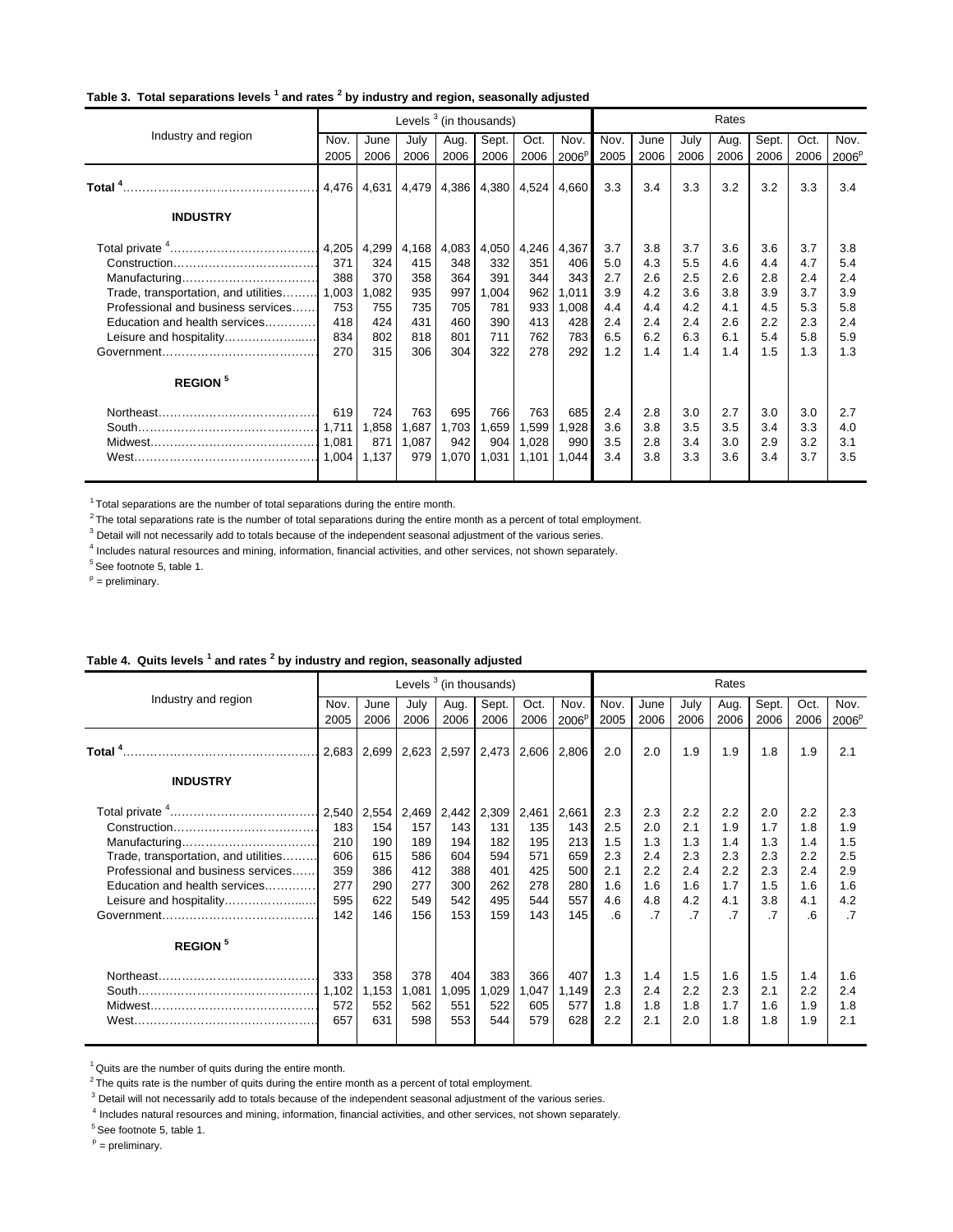| Table 5. Job openings levels <sup>1</sup> and rates <sup>2</sup> by industry and region, not seasonally adjusted |  |
|------------------------------------------------------------------------------------------------------------------|--|

|                                            |              | Levels (in thousands) |               | Rates        |              |               |  |
|--------------------------------------------|--------------|-----------------------|---------------|--------------|--------------|---------------|--|
| Industry and region                        | Nov.<br>2005 | Oct.<br>2006          | Nov.<br>2006p | Nov.<br>2005 | Oct.<br>2006 | Nov.<br>2006p |  |
|                                            | 3,721        | 4.288                 | 3,916         | 2.7          | 3.0          | 2.8           |  |
| <b>INDUSTRY</b>                            |              |                       |               |              |              |               |  |
|                                            | 3.305        | 3.833                 | 3.483         | 2.8          | 3.2          | 3.0           |  |
| Natural resources and mining               | 14           | 16                    | 14            | 2.1          | 2.2          | 2.0           |  |
|                                            | 123          | 119                   | 79            | 1.6          | 1.5          | 1.0           |  |
|                                            | 290          | 355                   | 296           | 2.0          | 2.4          | 2.0           |  |
|                                            | 197          | 221                   | 193           | 2.2          | 2.4          | 2.1           |  |
|                                            | 93           | 134                   | 104           | 1.7          | 2.5          | 2.0           |  |
| Trade, transportation, and utilities       | 655          | 755                   | 596           | 2.4          | 2.8          | 2.2           |  |
|                                            | 102          | 130                   | 105           | 1.7          | 2.2          | 1.8           |  |
|                                            | 426          | 483                   | 366           | 2.6          | 3.1          | 2.3           |  |
| Transportation, warehousing, and utilities | 127          | 143                   | 126           | 2.5          | 2.7          | 2.4           |  |
|                                            | 99           | 137                   | 163           | 3.1          | 4.3          | 5.1           |  |
|                                            | 276          | 238                   | 231           | 3.3          | 2.8          | 2.7           |  |
| Finance and insurance                      | 221          | 193                   | 181           | 3.5          | 3.0          | 2.8           |  |
| Real estate and rental and leasing         | 56           | 46                    | 50            | 2.5          | 2.1          | 2.2           |  |
| Professional and business services         | 738          | 816                   | 760           | 4.1          | 4.4          | 4.1           |  |
| Education and health services              | 567          | 743                   | 661           | 3.1          | 4.0          | 3.5           |  |
| Educational services                       | 64           | 69                    | 50            | 2.1          | 2.2          | 1.6           |  |
| Health care and social assistance          | 503          | 674                   | 611           | 3.3          | 4.3          | 3.9           |  |
|                                            | 438          | 508                   | 546           | 3.4          | 3.7          | 4.0           |  |
| Arts, entertainment, and recreation        | 46           | 72                    | 74            | 2.6          | 3.7          | 4.0           |  |
| Accommodations and food services           | 392          | 436                   | 472           | 3.5          | 3.7          | 4.1           |  |
|                                            | 105          | 144                   | 137           | 1.9          | 2.6          | 2.5           |  |
|                                            | 416          | 455                   | 432           | 1.8          | 2.0          | 1.9           |  |
|                                            | 38           | 41                    | 33            | 1.4          | 1.5          | 1.2           |  |
|                                            | 378          | 414                   | 399           | 1.9          | 2.1          | 2.0           |  |
| <b>REGION</b> <sup>3</sup>                 |              |                       |               |              |              |               |  |
|                                            | 678          | 845                   | 781           | 2.6          | 3.2          | 2.9           |  |
|                                            | 1,449        | 1,607                 | 1,417         | 2.9          | 3.2          | 2.8           |  |
|                                            | 662          | 770                   | 678           | 2.1          | 2.4          | 2.1           |  |
|                                            | 931          | 1,066                 | 1,040         | 3.0          | 3.4          | 3.3           |  |
|                                            |              |                       |               |              |              |               |  |

 $<sup>1</sup>$  Job openings are the number of job openings on the last business day of the month.</sup>

<sup>2</sup>The job openings rate is the number of job openings on the last business day of the month as a percent of total employment plus

job openings.

 $3$  See footnote 5, table 1.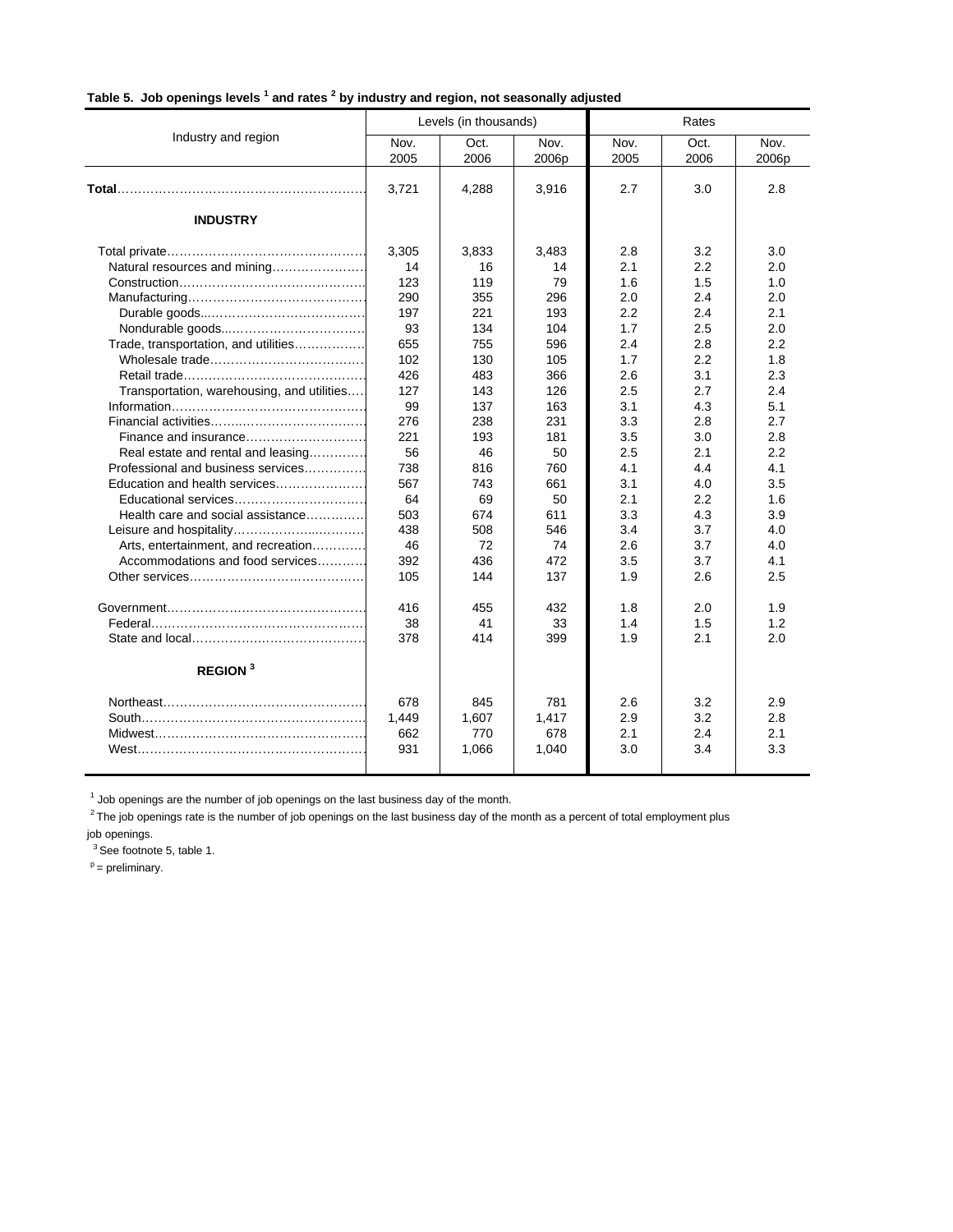|  | Table 6. Hires levels <sup>1</sup> and rates <sup>2</sup> by industry and region, not seasonally adjusted |  |
|--|-----------------------------------------------------------------------------------------------------------|--|

|                                            |              | Levels (in thousands) |               | Rates        |              |               |  |
|--------------------------------------------|--------------|-----------------------|---------------|--------------|--------------|---------------|--|
| Industry and region                        | Nov.<br>2005 | Oct.<br>2006          | Nov.<br>2006p | Nov.<br>2005 | Oct.<br>2006 | Nov.<br>2006p |  |
|                                            | 4,359        | 4,991                 | 4,531         | 3.2          | 3.6          | 3.3           |  |
| <b>INDUSTRY</b>                            |              |                       |               |              |              |               |  |
|                                            | 4,105        | 4,654                 | 4,257         | 3.6          | 4.1          | 3.7           |  |
| Natural resources and mining               | 18           | 19                    | 12            | 2.7          | 2.7          | 1.8           |  |
|                                            | 298          | 325                   | 295           | 4.0          | 4.2          | 3.9           |  |
|                                            | 269          | 337                   | 292           | 1.9          | 2.4          | 2.1           |  |
|                                            | 166          | 194                   | 171           | 1.9          | 2.2          | 1.9           |  |
|                                            | 103          | 143                   | 121           | 2.0          | 2.7          | 2.3           |  |
| Trade, transportation, and utilities       | 1.126        | 1,137                 | 1,152         | 4.3          | 4.3          | 4.3           |  |
|                                            | 112          | 140                   | 105           | 1.9          | 2.4          | 1.8           |  |
|                                            | 810          | 834                   | 903           | 5.2          | 5.5          | 5.8           |  |
| Transportation, warehousing, and utilities | 205          | 162                   | 144           | 4.1          | 3.2          | 2.9           |  |
|                                            | 94           | 73                    | 75            | 3.1          | 2.4          | 2.4           |  |
|                                            | 197          | 217                   | 201           | 2.4          | 2.6          | 2.4           |  |
| Finance and insurance                      | 123          | 141                   | 126           | 2.0          | 2.3          | 2.0           |  |
| Real estate and rental and leasing         | 75           | 76                    | 75            | 3.5          | 3.5          | 3.5           |  |
| Professional and business services         | 793          | 1,003                 | 959           | 4.6          | 5.7          | 5.5           |  |
| Education and health services              | 388          | 538                   | 412           | 2.2          | 3.0          | 2.3           |  |
| Educational services                       | 48           | 72                    | 37            | 1.6          | 2.3          | 1.2           |  |
| Health care and social assistance          | 340          | 466                   | 375           | 2.3          | 3.1          | 2.5           |  |
|                                            | 741          | 797                   | 731           | 5.9          | 6.1          | 5.7           |  |
| Arts, entertainment, and recreation        | 81           | 80                    | 119           | 4.6          | 4.2          | 6.7           |  |
| Accommodations and food services           | 660          | 717                   | 612           | 6.1          | 6.4          | 5.5           |  |
|                                            | 180          | 208                   | 128           | 3.4          | 3.8          | 2.4           |  |
|                                            | 254          | 337                   | 274           | 1.1          | 1.5          | 1.2           |  |
|                                            | 32           | 32                    | 43            | 1.2          | 1.2          | 1.6           |  |
|                                            | 222          | 305                   | 231           | 1.1          | 1.5          | 1.2           |  |
| <b>REGION</b> <sup>3</sup>                 |              |                       |               |              |              |               |  |
|                                            | 700          | 746                   | 664           | 2.7          | 2.9          | 2.6           |  |
|                                            | 1,623        | 1,942                 | 1,733         | 3.4          | 4.0          | 3.5           |  |
|                                            | 930          | 1,069                 | 930           | 2.9          | 3.4          | 2.9           |  |
|                                            | 1,106        | 1,234                 | 1,204         | 3.7          | 4.1          | 4.0           |  |
|                                            |              |                       |               |              |              |               |  |

 $<sup>1</sup>$  Hires are the number of hires during the entire month.</sup>

 $2$ The hires rate is the number of hires during the entire month as a percent of total employment.

<sup>3</sup> See footnote 5, table 1.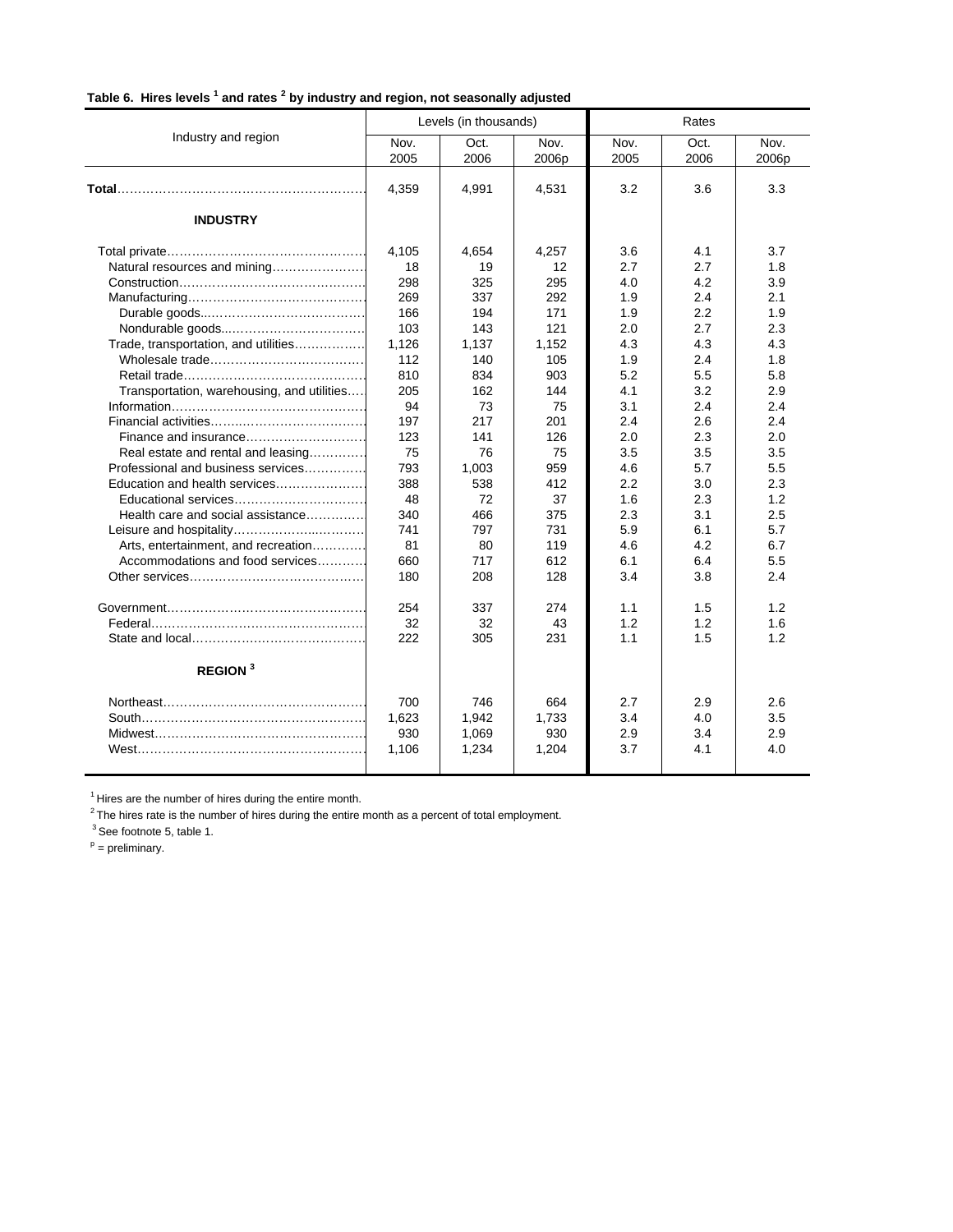| Table 7. Total separations levels <sup>1</sup> and rates <sup>2</sup> by industry and region, not seasonally adjusted |  |  |  |
|-----------------------------------------------------------------------------------------------------------------------|--|--|--|

|                                            |              | Levels (in thousands) |               | Rates        |              |               |  |
|--------------------------------------------|--------------|-----------------------|---------------|--------------|--------------|---------------|--|
| Industry and region                        | Nov.<br>2005 | Oct.<br>2006          | Nov.<br>2006p | Nov.<br>2005 | Oct.<br>2006 | Nov.<br>2006p |  |
|                                            | 4,152        | 4,571                 | 4,346         | 3.1          | 3.3          | 3.2           |  |
| <b>INDUSTRY</b>                            |              |                       |               |              |              |               |  |
|                                            | 3,954        | 4,335                 | 4,136         | 3.5          | 3.8          | 3.6           |  |
| Natural resources and mining               | 14           | 15                    | 13            | 2.1          | 2.1          | 1.9           |  |
|                                            | 401          | 360                   | 442           | 5.3          | 4.7          | 5.9           |  |
|                                            | 376          | 361                   | 325           | 2.6          | 2.5          | 2.3           |  |
|                                            | 223          | 205                   | 199           | 2.5          | 2.3          | 2.2           |  |
|                                            | 153          | 155                   | 126           | 2.9          | 3.0          | 2.4           |  |
| Trade, transportation, and utilities       | 934          | 940                   | 939           | 3.5          | 3.6          | 3.5           |  |
|                                            | 135          | 135                   | 127           | 2.3          | 2.3          | 2.2           |  |
|                                            | 638          | 638                   | 679           | 4.1          | 4.2          | 4.3           |  |
| Transportation, warehousing, and utilities | 160          | 168                   | 134           | 3.2          | 3.3          | 2.7           |  |
|                                            | 82           | 77                    | 72            | 2.7          | 2.5          | 2.4           |  |
|                                            | 142          | 247                   | 199           | 1.7          | 3.0          | 2.4           |  |
| Finance and insurance                      | 83           | 149                   | 108           | 1.4          | 2.4          | 1.8           |  |
| Real estate and rental and leasing         | 58           | 98                    | 90            | 2.7          | 4.5          | 4.2           |  |
| Professional and business services         | 672          | 892                   | 907           | 3.9          | 5.1          | 5.2           |  |
| Education and health services              | 344          | 378                   | 353           | 1.9          | 2.1          | 1.9           |  |
| Educational services                       | 36           | 35                    | 36            | 1.2          | 1.2          | 1.2           |  |
| Health care and social assistance          | 308          | 343                   | 317           | 2.1          | 2.3          | 2.1           |  |
|                                            | 816          | 904                   | 767           | 6.5          | 6.9          | 5.9           |  |
| Arts, entertainment, and recreation        | 124          | 158                   | 126           | 7.0          | 8.4          | 7.1           |  |
| Accommodations and food services           | 692          | 745                   | 640           | 6.4          | 6.6          | 5.7           |  |
|                                            | 175          | 162                   | 119           | 3.3          | 3.0          | 2.2           |  |
|                                            | 198          | 237                   | 210           | .9           | 1.1          | .9            |  |
|                                            | 29           | 32                    | 30            | 1.1          | 1.2          | 1.1           |  |
|                                            | 169          | 205                   | 180           | .9           | 1.0          | .9            |  |
| <b>REGION</b> <sup>3</sup>                 |              |                       |               |              |              |               |  |
|                                            | 587          | 789                   | 635           | 2.3          | 3.1          | 2.5           |  |
|                                            | 1,503        | 1,662                 | 1,705         | 3.1          | 3.4          | 3.5           |  |
|                                            | 1,087        | 1,011                 | 1,000         | 3.4          | 3.2          | 3.1           |  |
|                                            | 976          | 1,110                 | 1,006         | 3.3          | 3.7          | 3.3           |  |
|                                            |              |                       |               |              |              |               |  |

 $1$ Total separations are the number of total separations during the entire month.

 $2$ The total separations rate is the number of total separations during the entire month as a percent of total employment.

 $3$  See footnote 5, table 1.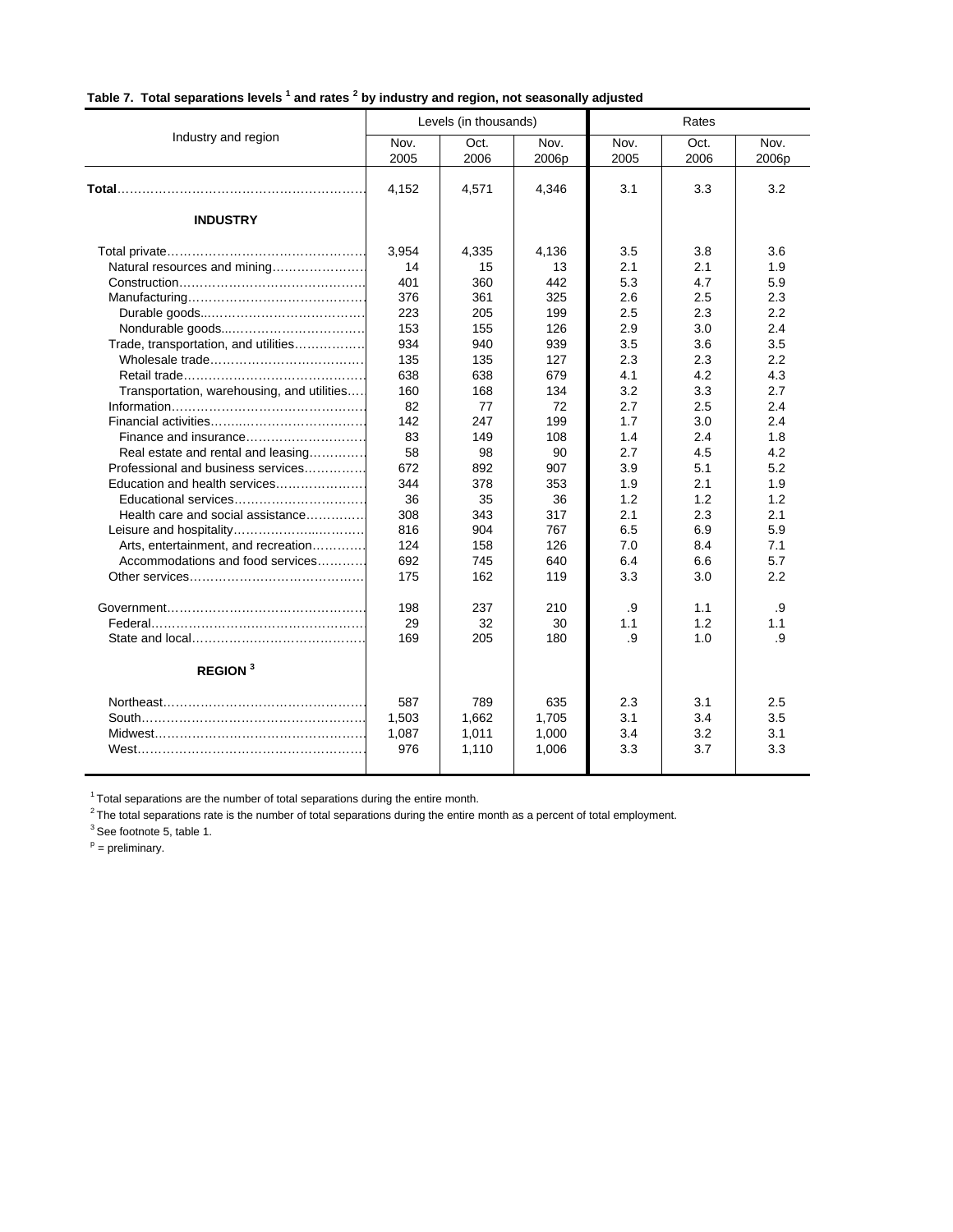|  |  | Table 8. Quits levels <sup>1</sup> and rates <sup>2</sup> by industry and region, not seasonally adjusted |  |
|--|--|-----------------------------------------------------------------------------------------------------------|--|

|                                            | Levels (in thousands) |              |               | Rates        |              |               |
|--------------------------------------------|-----------------------|--------------|---------------|--------------|--------------|---------------|
| Industry and region                        | Nov.<br>2005          | Oct.<br>2006 | Nov.<br>2006p | Nov.<br>2005 | Oct.<br>2006 | Nov.<br>2006p |
|                                            | 2,313                 | 2,556        | 2,414         | 1.7          | 1.9          | 1.8           |
| <b>INDUSTRY</b>                            |                       |              |               |              |              |               |
|                                            | 2,203                 | 2,437        | 2,305         | 1.9          | 2.1          | 2.0           |
| Natural resources and mining               | 9                     | 8            | 7             | 1.3          | 1.2          | .9            |
|                                            | 158                   | 141          | 119           | 2.1          | 1.8          | 1.6           |
|                                            | 162                   | 200          | 167           | 1.1          | 1.4          | 1.2           |
|                                            | 105                   | 108          | 99            | 1.2          | 1.2          | 1.1           |
|                                            | 57                    | 91           | 67            | 1.1          | 1.7          | 1.3           |
| Trade, transportation, and utilities       | 550                   | 567          | 607           | 2.1          | 2.2          | 2.3           |
|                                            | 48                    | 66           | 71            | .8           | 1.1          | 1.2           |
|                                            | 432                   | 427          | 462           | 2.8          | 2.8          | 3.0           |
| Transportation, warehousing, and utilities | 70                    | 73           | 75            | 1.4          | 1.5          | 1.5           |
|                                            | 53                    | 49           | 48            | 1.7          | 1.6          | 1.6           |
|                                            | 80                    | 161          | 121           | 1.0          | 1.9          | 1.5           |
| Finance and insurance                      | 56                    | 106          | 75            | .9           | 1.7          | 1.2           |
| Real estate and rental and leasing         | 23                    | 55           | 46            | 1.1          | 2.5          | 2.1           |
| Professional and business services         | 313                   | 402          | 438           | 1.8          | 2.3          | 2.5           |
| Education and health services              | 234                   | 263          | 234           | 1.3          | 1.5          | 1.3           |
| Educational services                       | 23                    | 17           | 19            | .8           | .6           | .6            |
| Health care and social assistance          | 210                   | 246          | 215           | 1.4          | 1.6          | 1.4           |
|                                            | 527                   | 572          | 497           | 4.2          | 4.4          | 3.8           |
| Arts, entertainment, and recreation        | 36                    | 64           | 35            | 2.0          | 3.4          | 2.0           |
| Accommodations and food services           | 491                   | 509          | 462           | 4.5          | 4.5          | 4.1           |
|                                            | 118                   | 74           | 66            | 2.2          | 1.4          | 1.2           |
|                                            | 109                   | 119          | 109           | .5           | .5           | .5            |
|                                            | 17                    | 15           | 15            | .6           | .5           | .5            |
|                                            | 93                    | 104          | 95            | .5           | .5           | .5            |
| <b>REGION</b> <sup>3</sup>                 |                       |              |               |              |              |               |
|                                            | 281                   | 372          | 354           | 1.1          | 1.4          | 1.4           |
|                                            | 945                   | 1,064        | 988           | 2.0          | 2.2          | 2.0           |
|                                            | 514                   | 581          | 518           | 1.6          | 1.8          | 1.6           |
|                                            | 572                   | 538          | 554           | 1.9          | 1.8          | 1.8           |
|                                            |                       |              |               |              |              |               |

 $1$  Quits are the number of quits during the entire month.

 $2$ <sup>2</sup> The quits rate is the number of quits during the entire month as a percent of total employment.

<sup>3</sup> See footnote 5, table 1.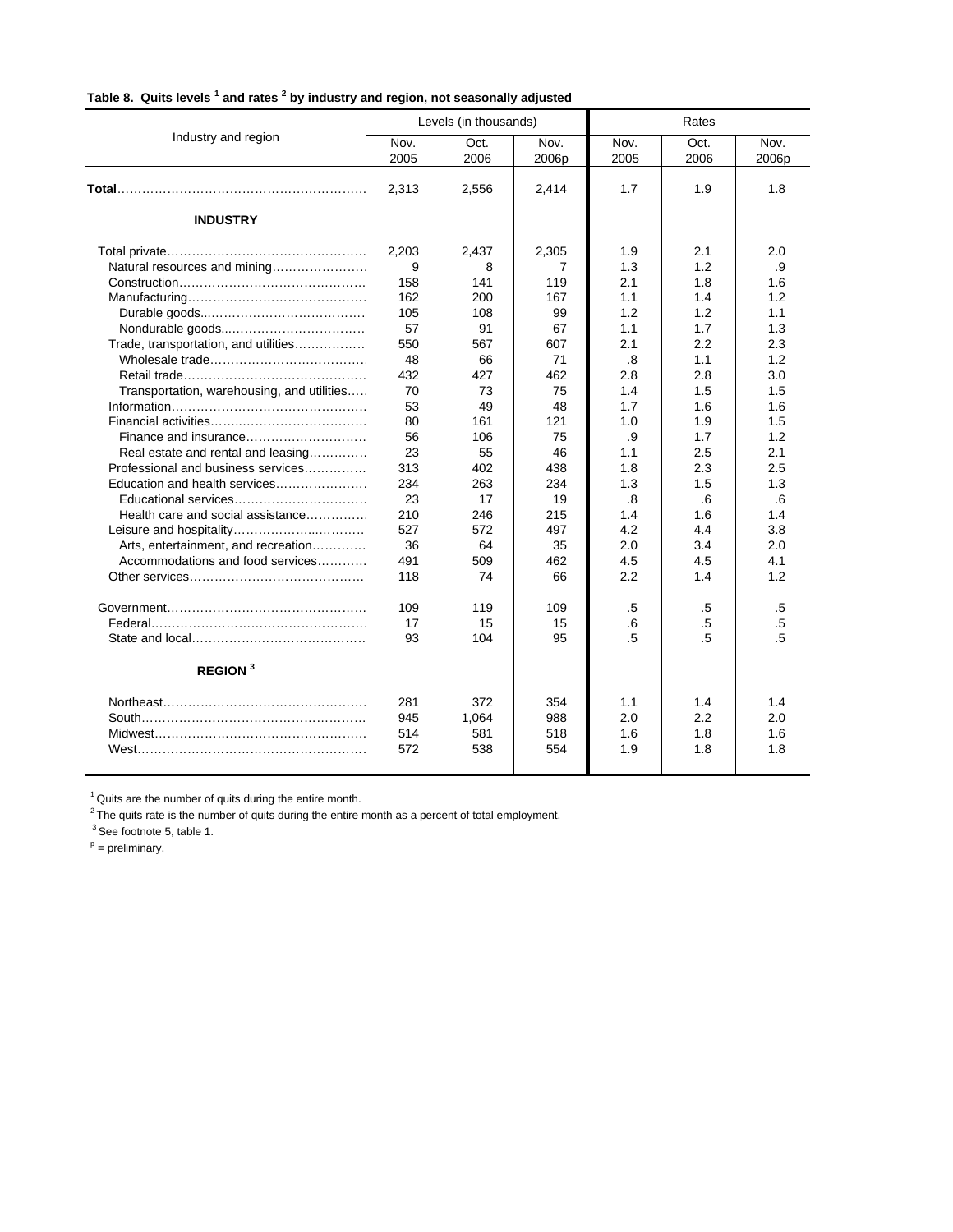|  | Table 9. Layoffs and discharges levels <sup>1</sup> and rates <sup>2</sup> by industry and region, not seasonally adjusted |  |  |  |
|--|----------------------------------------------------------------------------------------------------------------------------|--|--|--|
|--|----------------------------------------------------------------------------------------------------------------------------|--|--|--|

|                                            | Levels (in thousands) |              |               | Rates        |                |               |
|--------------------------------------------|-----------------------|--------------|---------------|--------------|----------------|---------------|
| Industry and region                        | Nov.<br>2005          | Oct.<br>2006 | Nov.<br>2006p | Nov.<br>2005 | Oct.<br>2006   | Nov.<br>2006p |
|                                            | 1,560                 | 1,697        | 1,645         | 1.2          | 1.2            | 1.2           |
| <b>INDUSTRY</b>                            |                       |              |               |              |                |               |
|                                            | 1,499                 | 1,611        | 1,572         | 1.3          | 1.4            | 1.4           |
| Natural resources and mining               | 4                     | 4            | 4             | .6           | .6             | .6            |
|                                            | 212                   | 186          | 292           | 2.8          | 2.4            | 3.9           |
|                                            | 172                   | 135          | 137           | 1.2          | .9             | 1.0           |
|                                            | 86                    | 81           | 89            | 1.0          | .9             | 1.0           |
|                                            | 86                    | 54           | 48            | 1.6          | 1.0            | .9            |
| Trade, transportation, and utilities       | 332                   | 296          | 267           | 1.3          | 1.1            | 1.0           |
|                                            | 80                    | 62           | 44            | 1.4          | 1.1            | .8            |
|                                            | 174                   | 167          | 171           | 1.1          | 1.1            | 1.1           |
| Transportation, warehousing, and utilities | 79                    | 67           | 52            | 1.6          | 1.3            | 1.0           |
|                                            | 23                    | 23           | 18            | .8           | .7             | .6            |
|                                            | 52                    | 65           | 67            | .6           | .8             | .8            |
| Finance and insurance                      | 19                    | 30           | 23            | .3           | .5             | .4            |
| Real estate and rental and leasing         | 34                    | 35           | 43            | 1.6          | 1.6            | 2.0           |
| Professional and business services         | 308                   | 432          | 403           | 1.8          | 2.5            | 2.3           |
| Education and health services              | 89                    | 88           | 88            | .5           | .5             | .5            |
| Educational services                       | 11                    | 15           | 12            | .4           | .5             | $\cdot$ 4     |
| Health care and social assistance          | 78                    | 73           | 76            | .5           | .5             | .5            |
|                                            | 267                   | 312          | 254           | 2.1          | 2.4            | 2.0           |
| Arts, entertainment, and recreation        | 88                    | 93           | 89            | 5.0          | 4.9            | 5.0           |
| Accommodations and food services           | 179                   | 219          | 166           | 1.7          | 2.0            | 1.5           |
|                                            | 40                    | 71           | 43            | .7           | 1.3            | .8            |
|                                            | 61                    | 86           | 73            | .3           | .4             | .3            |
|                                            | 7                     | 10           | 8             | .3           | .4             | .3            |
|                                            | 54                    | 76           | 65            | 3.           | $\overline{A}$ | $\cdot$ 3     |
| <b>REGION</b> <sup>3</sup>                 |                       |              |               |              |                |               |
|                                            | 263                   | 359          | 216           | 1.0          | 1.4            | .8            |
|                                            | 467                   | 475          | 623           | 1.0          | 1.0            | 1.3           |
|                                            | 496                   | 375          | 413           | 1.6          | 1.2            | 1.3           |
|                                            | 335                   | 489          | 393           | 1.1          | 1.6            | 1.3           |
|                                            |                       |              |               |              |                |               |

 $1$  Layoffs and discharges are the number of layoffs and discharges during the entire month.

 $2$ The layoffs and discharges rate is the number of layoffs and discharges during the entire month as a percent of total employment.

 $3$  See footnote 5, table 1.